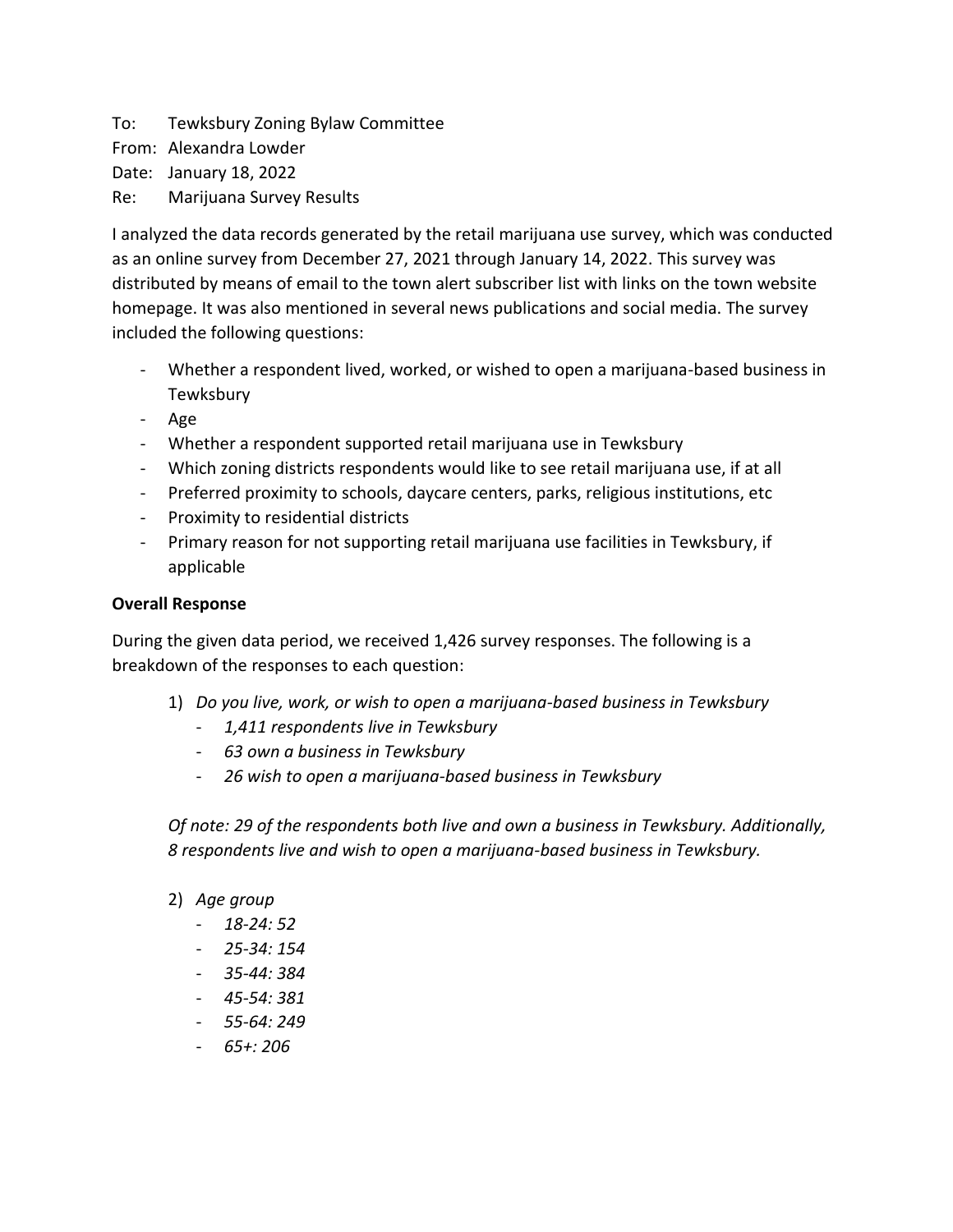- 3) *Do you support retail marijuana facilities in Tewksbury?*
	- *Yes: 902*
	- *Yes, but with restrictions: 191*
	- *No: 333*
- 4) *What zoning districts would you prefer to see retail marijuana facilities? Check all that apply.*
	- *Commercial: 1,085*
	- *Industrial: 710*
	- *Office Research: 59*
	- *Other: varied*

*Of note: the "other" option included answers such as "nowhere," "anywhere there are empty storefronts" or zoning districts that do not exist in Tewksbury. Additionally, because respondents were permitted to select more than one option, there are more responses than total respondents.* 

- 5) *What proximity should retail marijuana facilities be to schools, daycare centers, parks, religious institutions, etc.?*
	- *1,000 FT: 725*
	- *500 FT: 109*
	- *200 FT: 44*
	- *No preference: 548*
- 6) *What proximity should retail marijuana facilities be to residential districts?*
	- *1,000 FT: 595*
	- *500 FT: 135*
	- *200 FT: 60*
	- *No preference: 636*
- 7) *If you do not support retail marijuana facilities in Tewksbury, what is the primary reason?*
	- *Increase in crime: 114*
	- *Increase in traffic: 77*
	- *Increase in burden on healthcare system: 43*
	- *Other: 30*

*Of note: the responses for "other" widely varied from anecdotal evidence about why retail marijuana facilities should not be allowed in Tewksbury to unsubstantiated claims regarding the types of individuals that may frequent such facilities.*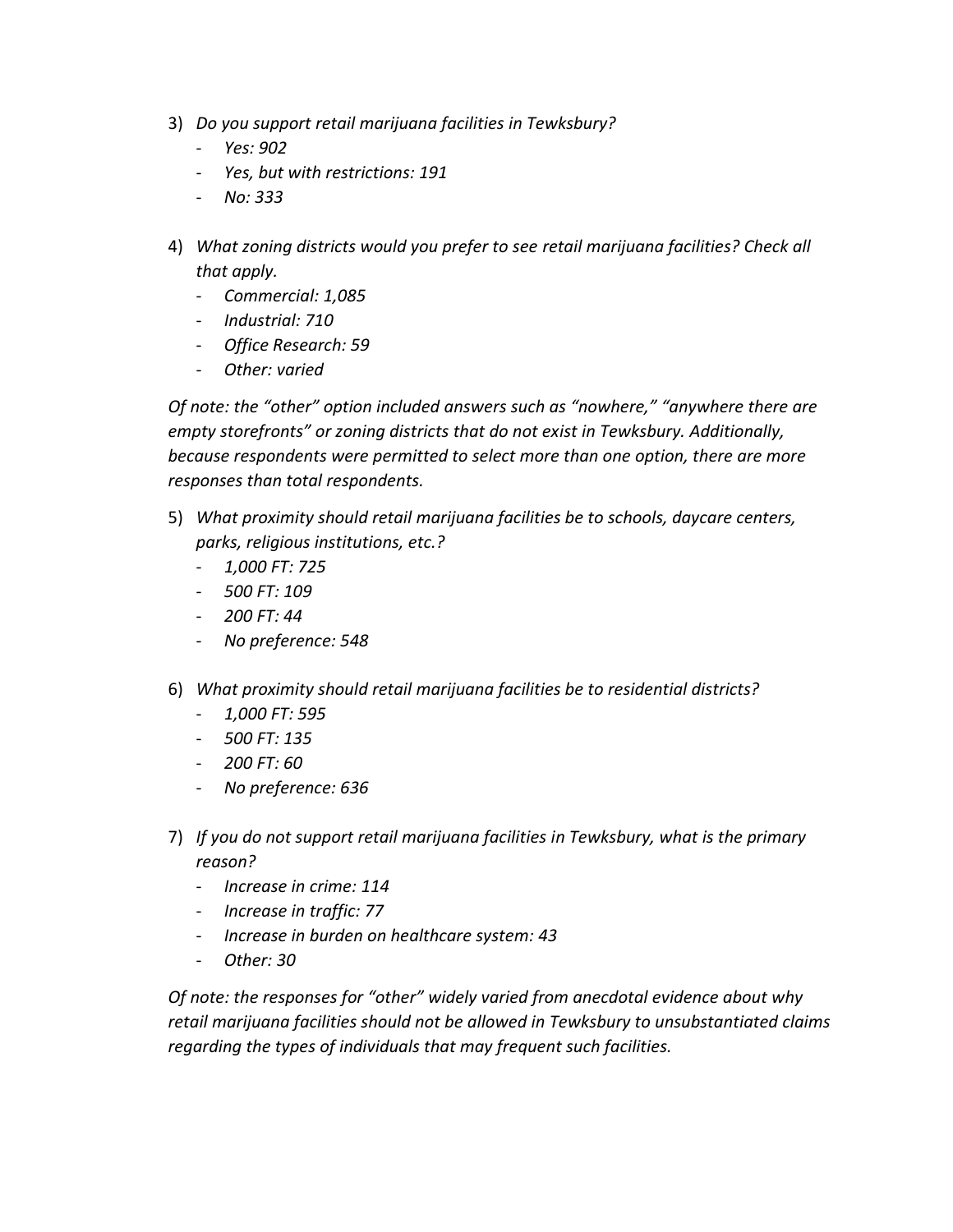| <b>Age Group</b> | <b>Number of Responses</b> |
|------------------|----------------------------|
| 18-24            | 52                         |
| 25-34            | 154                        |
| 35-44            | 384                        |
| 45-54            | 381                        |
| 55-64            | 249                        |
| $65+$            | 206                        |
|                  | 1426                       |





| Preference                 | <b>Number of Responses</b> |
|----------------------------|----------------------------|
| Yes                        | 902                        |
| Yes, but with restrictions |                            |
| No                         | 333                        |
|                            | 1426                       |





| <b>Zoning District</b> | <b>Number of Responses</b> |
|------------------------|----------------------------|
| Commercial             | 1085                       |
| Industrial             | 710                        |
| Office Research        | 59                         |
| Other                  | Varied                     |

| <b>Number of Responses</b> |
|----------------------------|
| 725                        |
| 109                        |
| 44                         |
| 548                        |
|                            |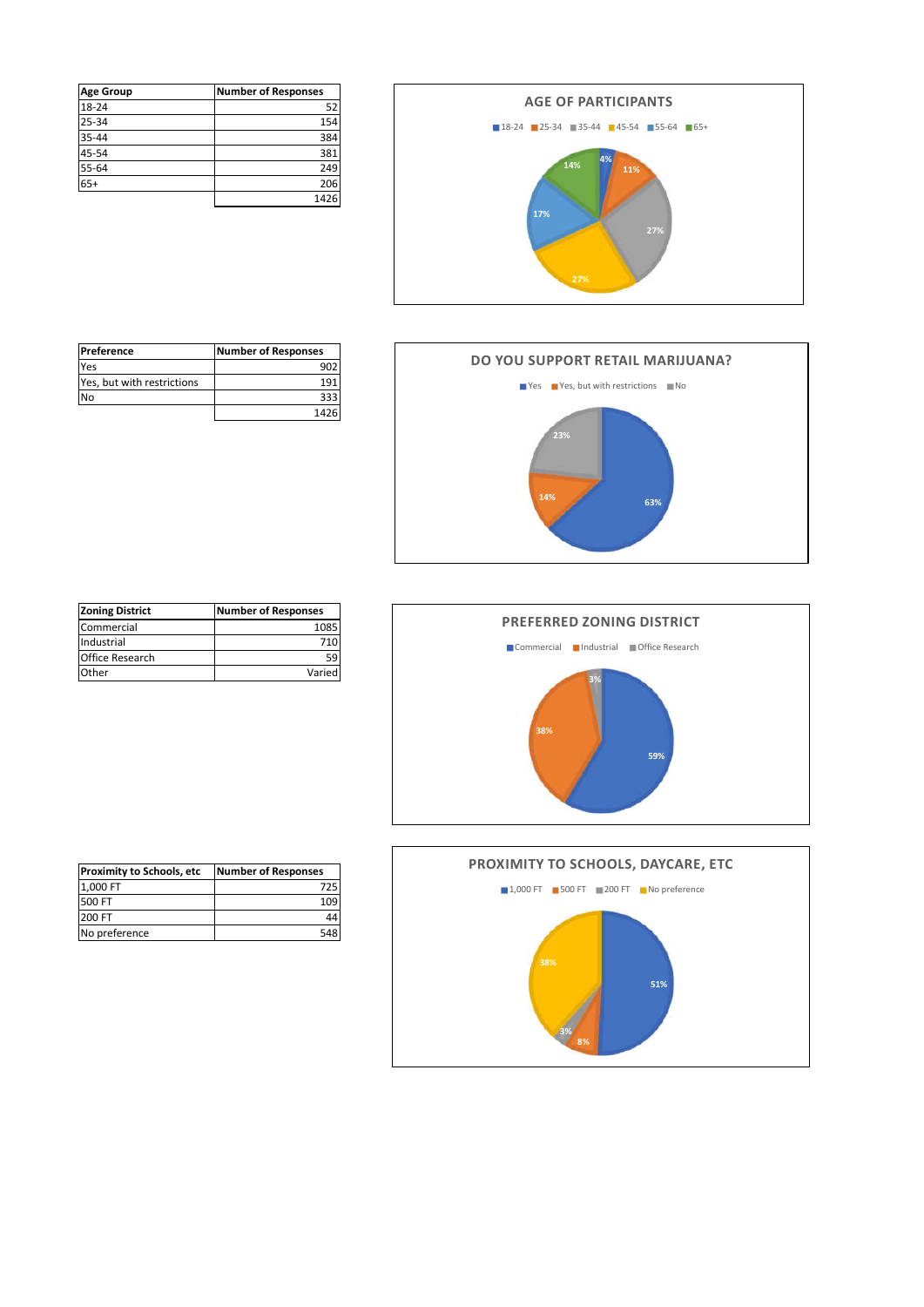| <b>Proximity to Residential</b> |                            |
|---------------------------------|----------------------------|
| <b>District</b>                 | <b>Number of Responses</b> |
| 1,000 FT                        | 595                        |
| 500 FT                          | 135                        |
| 200 FT                          | 60                         |
| No preference                   | 36                         |





| <b>Reason for Opposition</b> | <b>Number of Responses</b> |
|------------------------------|----------------------------|
| Increase in crime            | 114                        |
| Increase in traffic          | 77                         |
| Increase in burden on        |                            |
| healthcare system            | 43                         |
| Other                        | 30                         |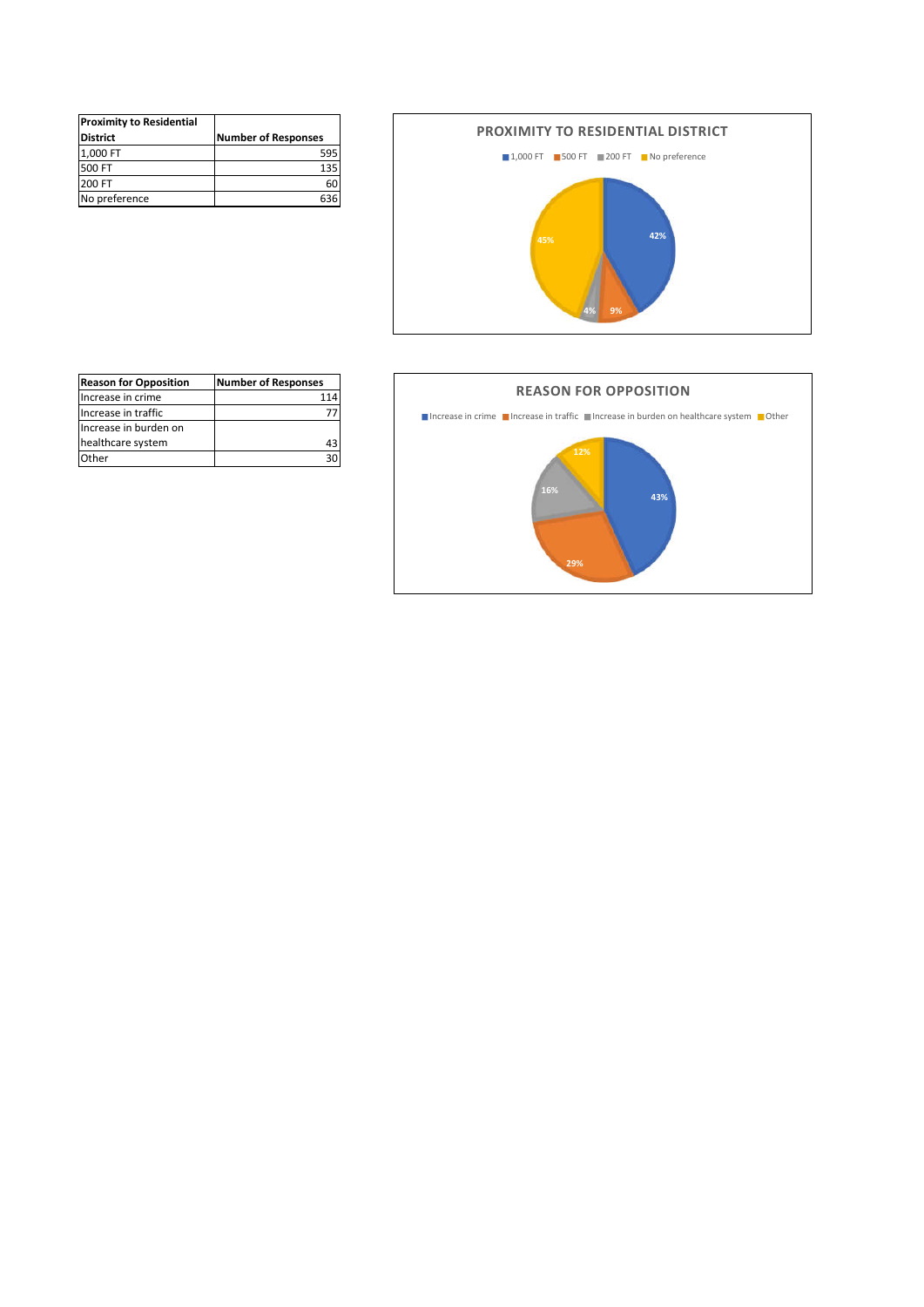| Preference                 | <b>Number of Responses</b> |
|----------------------------|----------------------------|
| Yes                        |                            |
| Yes, but with restrictions |                            |
| N٥                         |                            |
|                            |                            |



| <b>Zoning District</b> | <b>Number of Responses</b> |
|------------------------|----------------------------|
| Commercial             |                            |
| Industrial             | 20                         |
| Office Research        |                            |
| Other                  |                            |



| <b>Proximity to Schools, etc</b> | <b>Number of Responses</b> |
|----------------------------------|----------------------------|
| 1.000 FT                         |                            |
| 500 FT                           |                            |
| 200 FT                           |                            |
| No preference                    |                            |



| <b>Proximity to Residential</b> |                            |
|---------------------------------|----------------------------|
| <b>District</b>                 | <b>Number of Responses</b> |
| 1.000 FT                        |                            |
| 500 FT                          |                            |
| 200 FT                          |                            |
| No preference                   |                            |



| <b>Reason for Opposition</b> | <b>Number of Responses</b> |
|------------------------------|----------------------------|
| Increase in crime            |                            |
| Increase in traffic          |                            |
| Increase in burden on        |                            |
| healthcare system            |                            |
| )ther                        |                            |

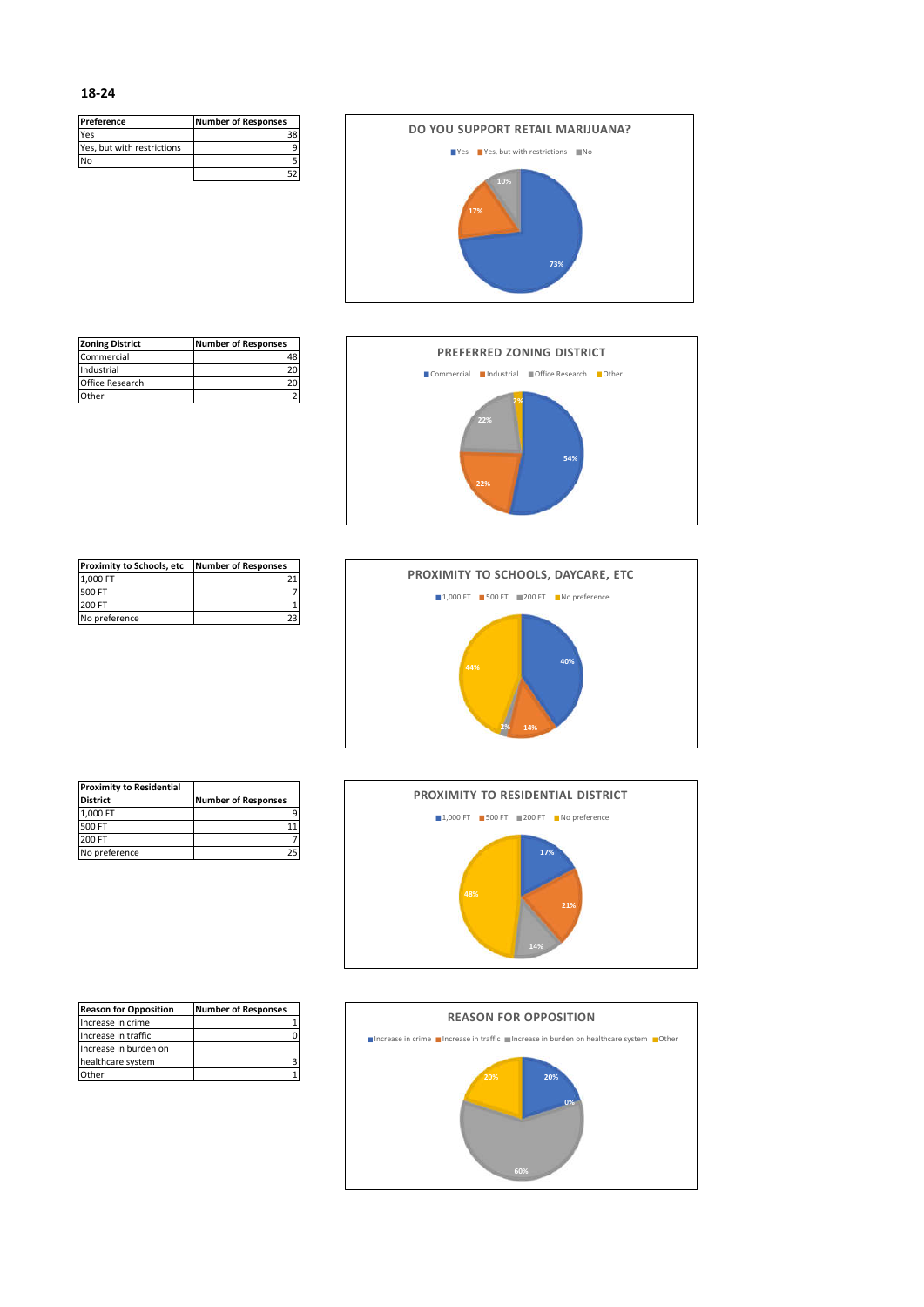| Preference                 | <b>Number of Responses</b> |
|----------------------------|----------------------------|
| Yes                        | 124                        |
| Yes, but with restrictions |                            |
| N٥                         | 16                         |
|                            |                            |



| <b>Zoning District</b> | <b>Number of Responses</b> |
|------------------------|----------------------------|
| Commercial             |                            |
| Industrial             |                            |
| Office Research        |                            |
| . Ither                |                            |



| <b>Proximity to Schools, etc</b> | <b>Number of Responses</b> |
|----------------------------------|----------------------------|
| 1.000 FT                         |                            |
| 500 FT                           | 24                         |
| 200 FT                           |                            |
| No preference                    |                            |



| <b>Proximity to Residential</b> |                            |
|---------------------------------|----------------------------|
| <b>District</b>                 | <b>Number of Responses</b> |
| 1.000 FT                        |                            |
| 500 FT                          | 16                         |
| 200 FT                          |                            |
| No preference                   |                            |



| <b>Reason for Opposition</b> | <b>Number of Responses</b> |
|------------------------------|----------------------------|
| Increase in crime            |                            |
| Increase in traffic          |                            |
| Increase in burden on        |                            |
| healthcare system            |                            |
| Other                        |                            |

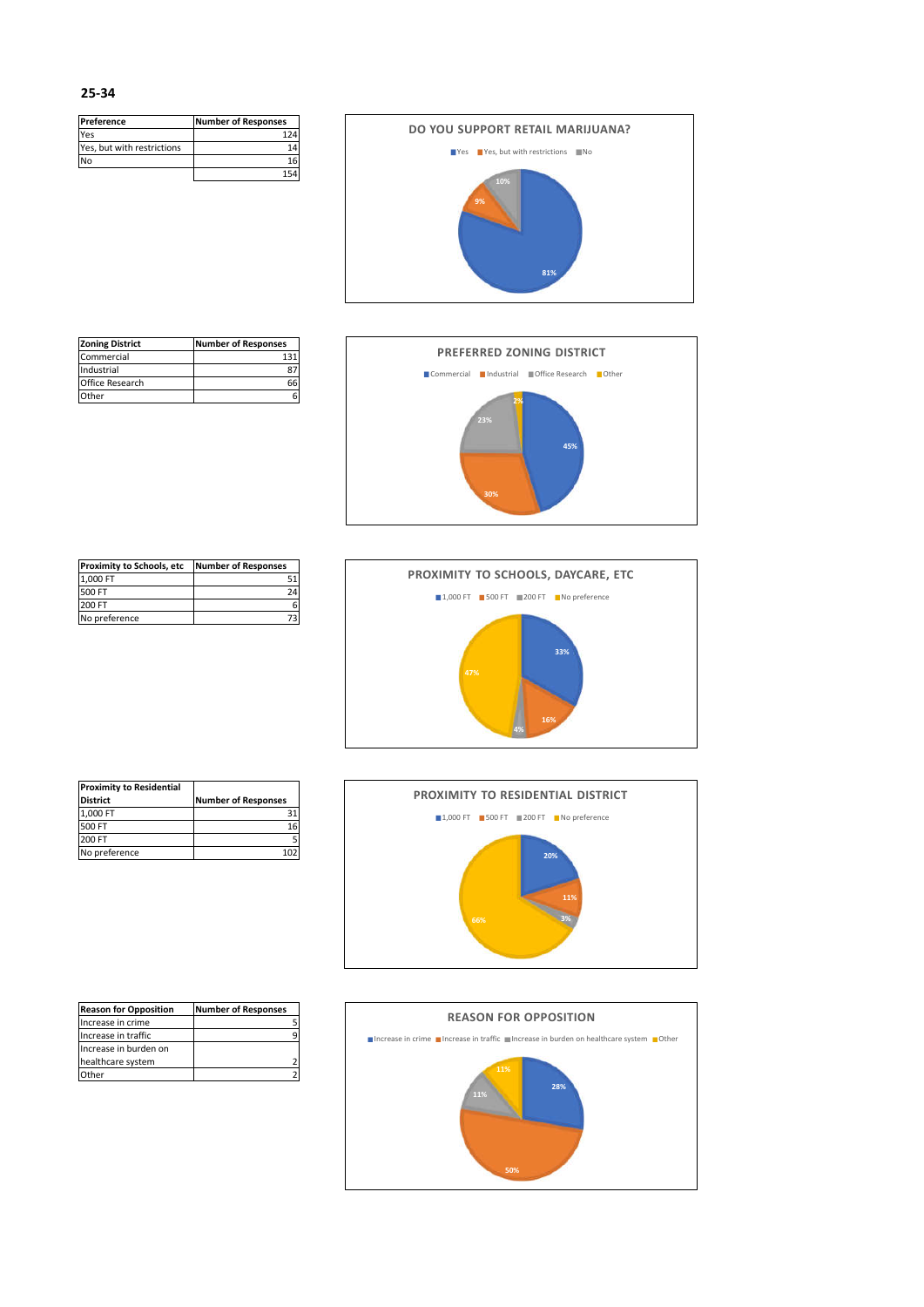| Preference                 | <b>Number of Responses</b> |
|----------------------------|----------------------------|
| Yes                        | 28                         |
| Yes, but with restrictions |                            |
| N٥                         |                            |
|                            | 28                         |



| <b>Zoning District</b> | <b>Number of Responses</b> |
|------------------------|----------------------------|
| Commercial             | 327                        |
| Industrial             |                            |
| Office Research        | 148                        |
| . Ither                |                            |



| <b>Proximity to Schools, etc</b> | <b>Number of Responses</b> |
|----------------------------------|----------------------------|
| 1.000 FT                         | 161                        |
| 500 FT                           |                            |
| 200 FT                           | 12                         |
| No preference                    |                            |



| <b>Proximity to Residential</b> |                            |
|---------------------------------|----------------------------|
| <b>District</b>                 | <b>Number of Responses</b> |
| 1.000 FT                        | 127                        |
| 500 FT                          |                            |
| 200 FT                          | 14                         |
| No preference                   | 19.3                       |



| <b>Reason for Opposition</b> | <b>Number of Responses</b> |
|------------------------------|----------------------------|
| Increase in crime            | 18                         |
| Increase in traffic          | 23                         |
| Increase in burden on        |                            |
| healthcare system            |                            |
| <sup>1</sup> ther            |                            |

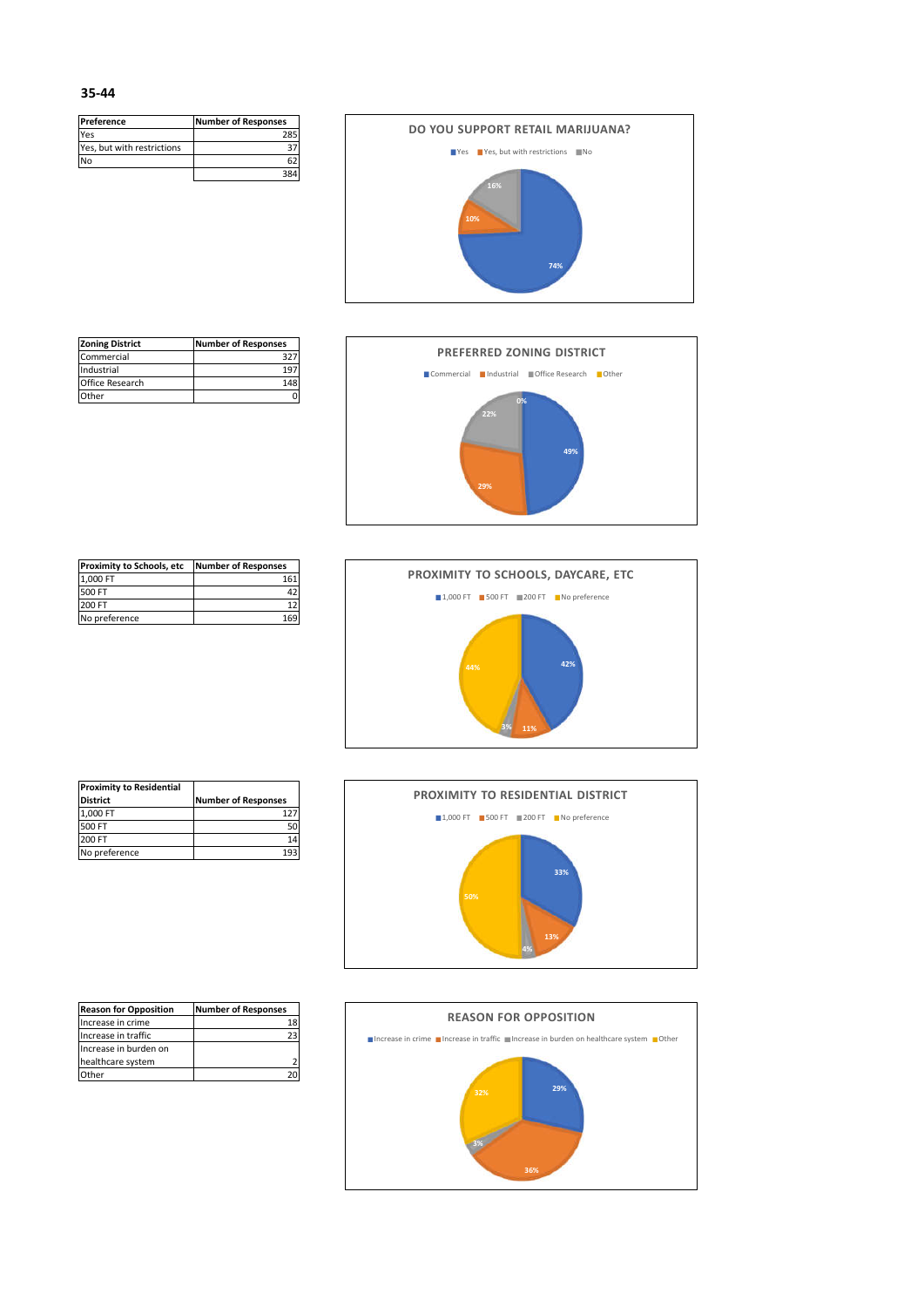| Preference                 | <b>Number of Responses</b> |
|----------------------------|----------------------------|
| Yes                        | 214                        |
| Yes, but with restrictions |                            |
| N٥                         | 112                        |
|                            |                            |



| <b>Zoning District</b> | <b>Number of Responses</b> |
|------------------------|----------------------------|
| Commercial             | 271                        |
| Industrial             | 203                        |
| Office Research        | 134                        |
| Other                  |                            |



| <b>Proximity to Schools, etc</b> | <b>Number of Responses</b> |
|----------------------------------|----------------------------|
| 1.000 FT                         | 212                        |
| 500 FT                           |                            |
| 200 FT                           |                            |
| No preference                    |                            |



| <b>Proximity to Residential</b> |                            |
|---------------------------------|----------------------------|
| <b>District</b>                 | <b>Number of Responses</b> |
| 1.000 FT                        | 176                        |
| 500 FT                          |                            |
| 200 FT                          |                            |
| No preference                   | 16 <sup>3</sup>            |



| <b>Reason for Opposition</b> | <b>Number of Responses</b> |
|------------------------------|----------------------------|
| Increase in crime            |                            |
| Increase in traffic          |                            |
| Increase in burden on        |                            |
| healthcare system            |                            |
| )ther                        |                            |

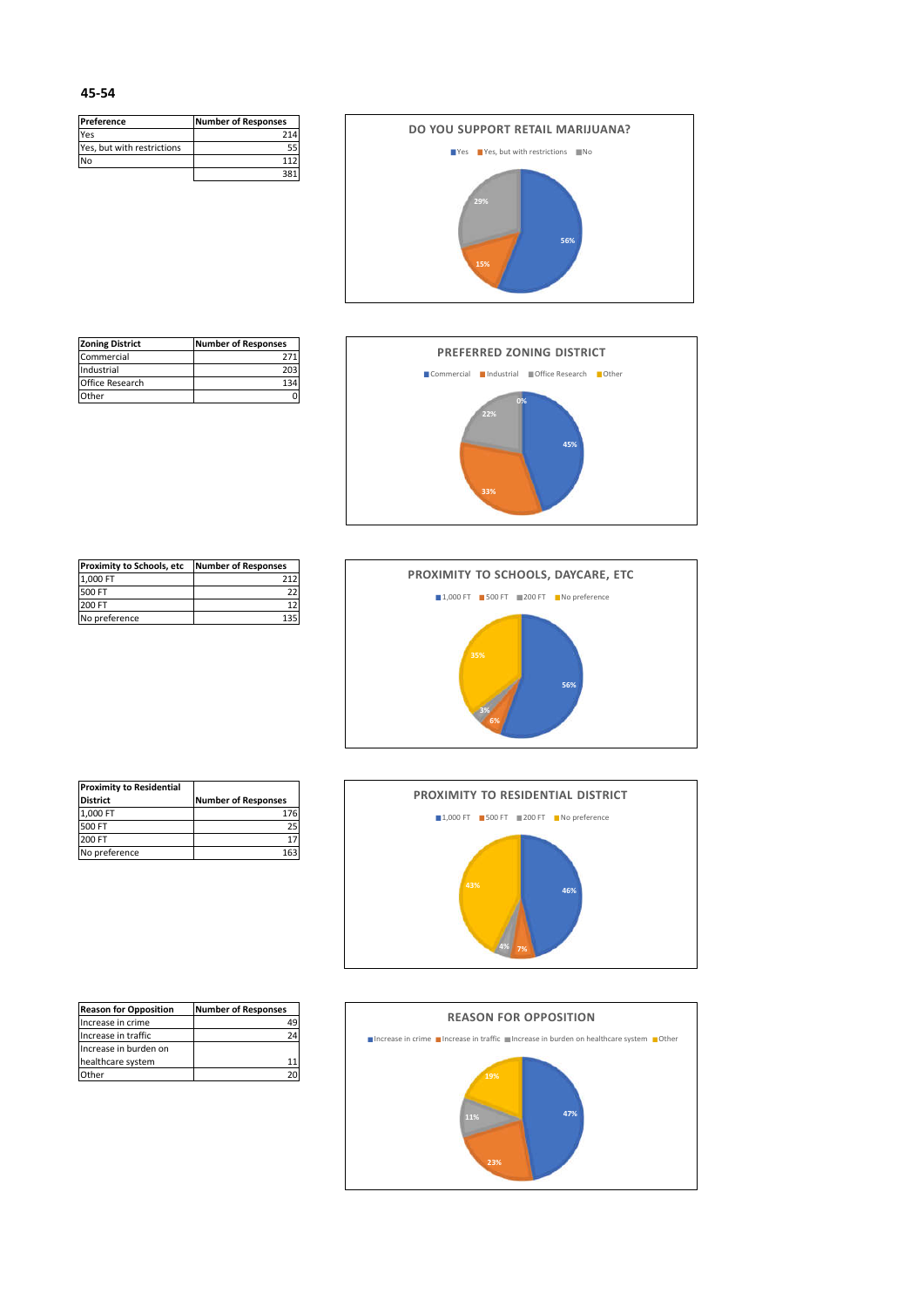| Preference                 | <b>Number of Responses</b> |
|----------------------------|----------------------------|
| Yes                        | 132                        |
| Yes, but with restrictions |                            |
| N٥                         |                            |
|                            | 249                        |



| <b>Zoning District</b> | <b>Number of Responses</b> |
|------------------------|----------------------------|
| Commercial             | 176                        |
| Industrial             |                            |
| Office Research        |                            |
| Other                  |                            |



| <b>Proximity to Schools, etc</b> | <b>Number of Responses</b> |
|----------------------------------|----------------------------|
| 1.000 FT                         | 161                        |
| 500 FT                           |                            |
| 200 FT                           |                            |
| No preference                    |                            |



| <b>Proximity to Residential</b> |                            |
|---------------------------------|----------------------------|
| <b>District</b>                 | <b>Number of Responses</b> |
| 1.000 FT                        | 146                        |
| 500 FT                          | 18                         |
| 200 FT                          |                            |
| No preference                   |                            |



| <b>Reason for Opposition</b> | <b>Number of Responses</b> |
|------------------------------|----------------------------|
| Increase in crime            |                            |
| Increase in traffic          |                            |
| Increase in burden on        |                            |
| healthcare system            |                            |
| <b>ther</b>                  |                            |